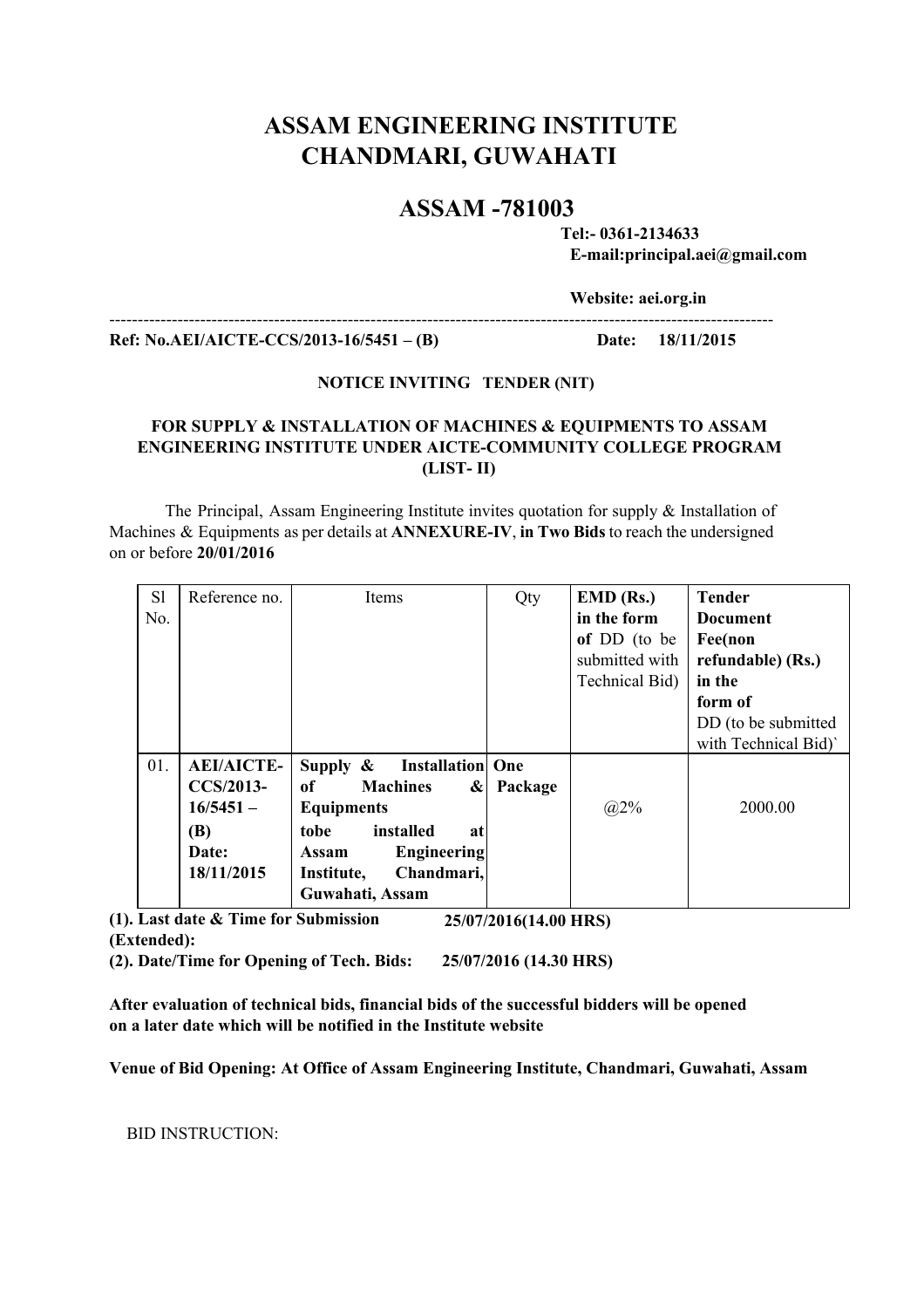**1.** Quotations will have to be submitted in TWO Bids. The address of the firm submitting the quotation and the Officer to whom the quotation is addressed must appear distinctly on sealed covers. Further, on sealed cover, the following are to be written:

### **QUOTATION FOR SUPPLY & INSTALLATION OF MACHINES & EQUIPMENTS TO**

### **ASSAM ENGINEERING INSTITUTE UNDER AICTECCS PROGRAM (LIST-II). NIT Ref: No.AEI/AICTECCS/201316/5451–(B); Dt. 18/11/2015**

- **2 Submission of Compliance Certificate:** Duly filled and signed Compliance Certificates (as per formats at **Annexure I( A & B**) are must with the Technical bid.
- **03**. **Bid not transferable:** The bid documents are not transferable and the seal and signature of the **authorized official of the firm's must appear on all the papers and envelopes submitted.**

### **QUALIFICATION REQUIREMENTS**

- **1.** The Bidder should be a firm of reputation having sufficient expertise and experience in the subject tender with sound warranty / service support capability and authorization from manufacturers.
- **2.** The Bidder has to Quote for all the items in the NIT. Bidders who do not Quote for all the items are subject to be disqualified.
- **3.** Sealed quotations must be affixed with court fee stamps of Rs. 8.25 (Rupees eight and paisa twenty five) only without which no quotation will be accepted.

### **NIT TERMS & CONDITIONS:**

1. **Rates:** Rates quoted in the **Price Bid** should be **on DOOR DELIVERY at AEI, Guwahati basis,** as per details below:

|     | <b>Particulars</b>                                         | Rate |
|-----|------------------------------------------------------------|------|
| SI. |                                                            |      |
| No. |                                                            |      |
|     | Basic Price (per unit) with installation and commissioning |      |
|     | Total                                                      |      |
|     | Taxes (pl. give break up)                                  |      |
|     | Grand Total for door delivery of the item at AEI Premises  |      |

Bidders shall indicate their rates in clear/visible figures as well as in words and shall not alter/overwrite/make cutting in the quotation. In case of a mismatch, the rates written in words will prevail.

- 02. **Validity of Quotation:**Quoted rates must be valid for **90 days**from the date of quotation.
- 03. **Warranty:**The quoted equipment and components must be warranted for a minimum of one Year or period specified against the item.
- 4. **Literature a must**: All the quotations must be supported by the printed technical leaflet/literature and the specifications mentioned in the quotation must be reflected/ supported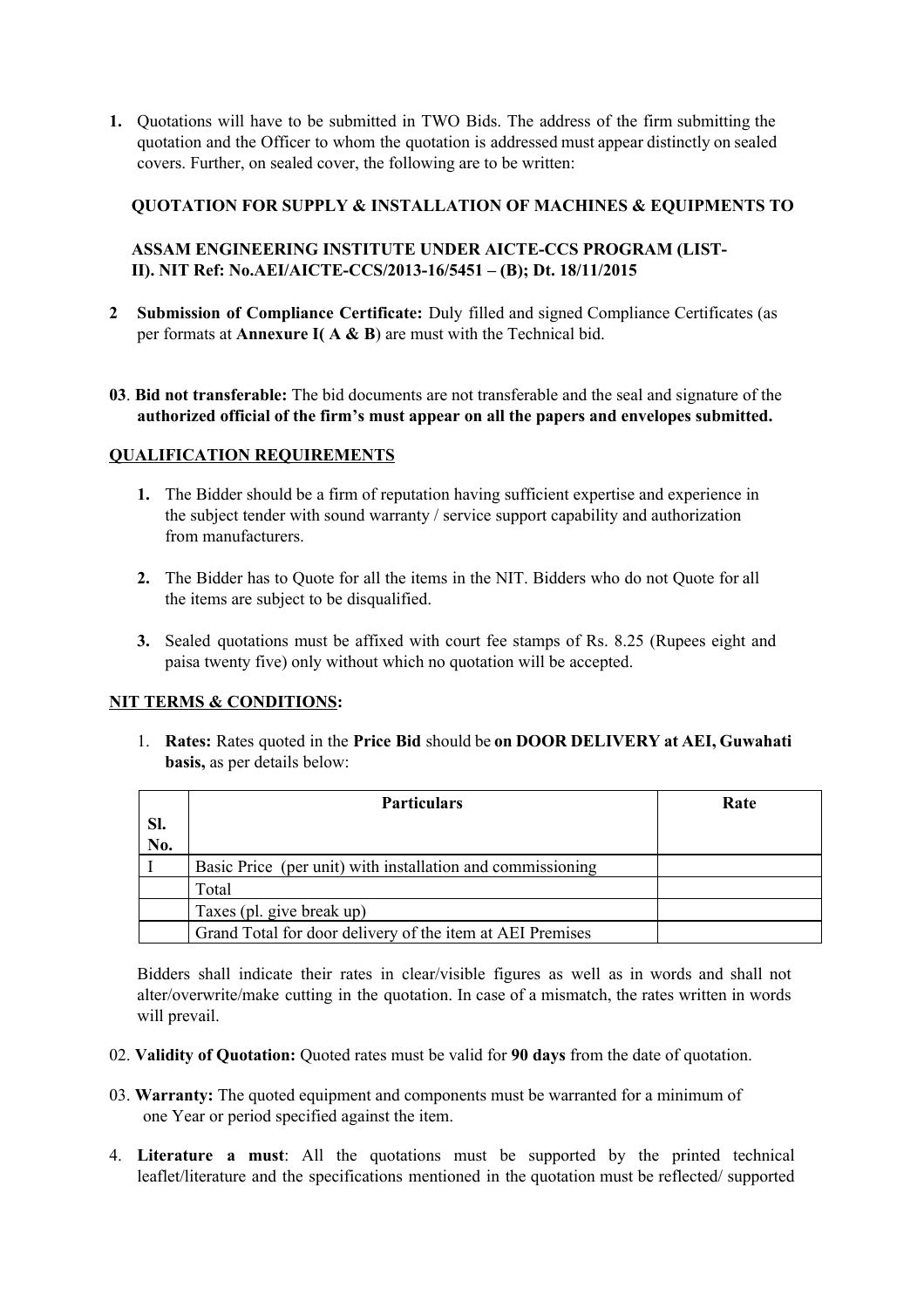by such printed technical leaflet/literature. The model and specifications quoted should **invariably be highlighted**in the leaflet/literature for easy reference.

- 5. **After Sales Service:** Vendors should clearly state the available nearest after sales service facilities in the region, without which their offers will be rejected.
- 6. **Dealership Certificate:** Dealers or Agents quoting on behalf of Manufacturer must enclose valid dealership certificate.

### 07. **Earnest Money:**

Refundable earnest money deposit (EMD) @ 2% on Total Quoted Price through demand draft drawn in favour of **"**The Principal, Assam Engineering Institute**"**, payable at Guwahati, will have to accompany the technical Bid. The EMD of unsuccessful bidders shall be returned after award of contract. EMD of the successful bidder will be released on submission of the Performance. Offers received without Earnest Money or valid Certificate shall be summarily rejected.

- 08. **Performance Bank Guarantee (PBG):** In case of items with order value of Rupees Five Lakhs (INR 5,00,000/) and above, the successful bidder shall furnish an unconditional PBG (as per format at **Annexure II**) for 5% of the Purchase Order value from a scheduled Bank of India, after receiving the purchase order**.** Where the PBG is obtained by a foreign bank, it shall be got confirmed by a Schedule Indian bank and shall be governed by Indian Laws and be subject to the jurisdiction of courts at Guwahati. The PBG shall guarantee that,
	- **(a)** The Vendor guarantees satisfactory operation of the Equipment & components against poor workmanship, bad quality of materials used, faulty designs and poor performance.
	- **(b)**The Vendor shall, at his own cost, rectify the defects/replace the items supplied, for defects identified during the period of guarantee.
	- **(c)** This guarantee shall be operative from the date of installation till 60 days after the warranty period.

### 9. **Delivery:**

**a) Time Limit:** Maximum within 10-12 Weeks from the date of issue of this purchase order. **b) Safe Delivery:** All aspects of safe delivery shall be the exclusive responsibility of the

vendor. At the destination site, the package will be opened only in the presence of AEI user/representative and vendor's representative. The intact condition of the package and the seal/indicators for not being tempered with, shall form the basis for certifying the receipt in good condition.

- **c) Insurance: The supplier is to establish 'All Risk Transit Insurance' coverage t**ill door delivery at AEI, Guwahati, Assam.
- **d) Part Delivery:** Acceptance of part delivery shall be a prerogative of the institute.
- 10. **Conditional tenders not acceptable:** All the terms and conditions mentioned herein must be strictly adhered to by all the vendors. Conditional tenders shall not be accepted on any ground and shall be rejected straightway. Conditions mentioned in the tender bids submitted by vendors will not be binding on AEI, Guwahati.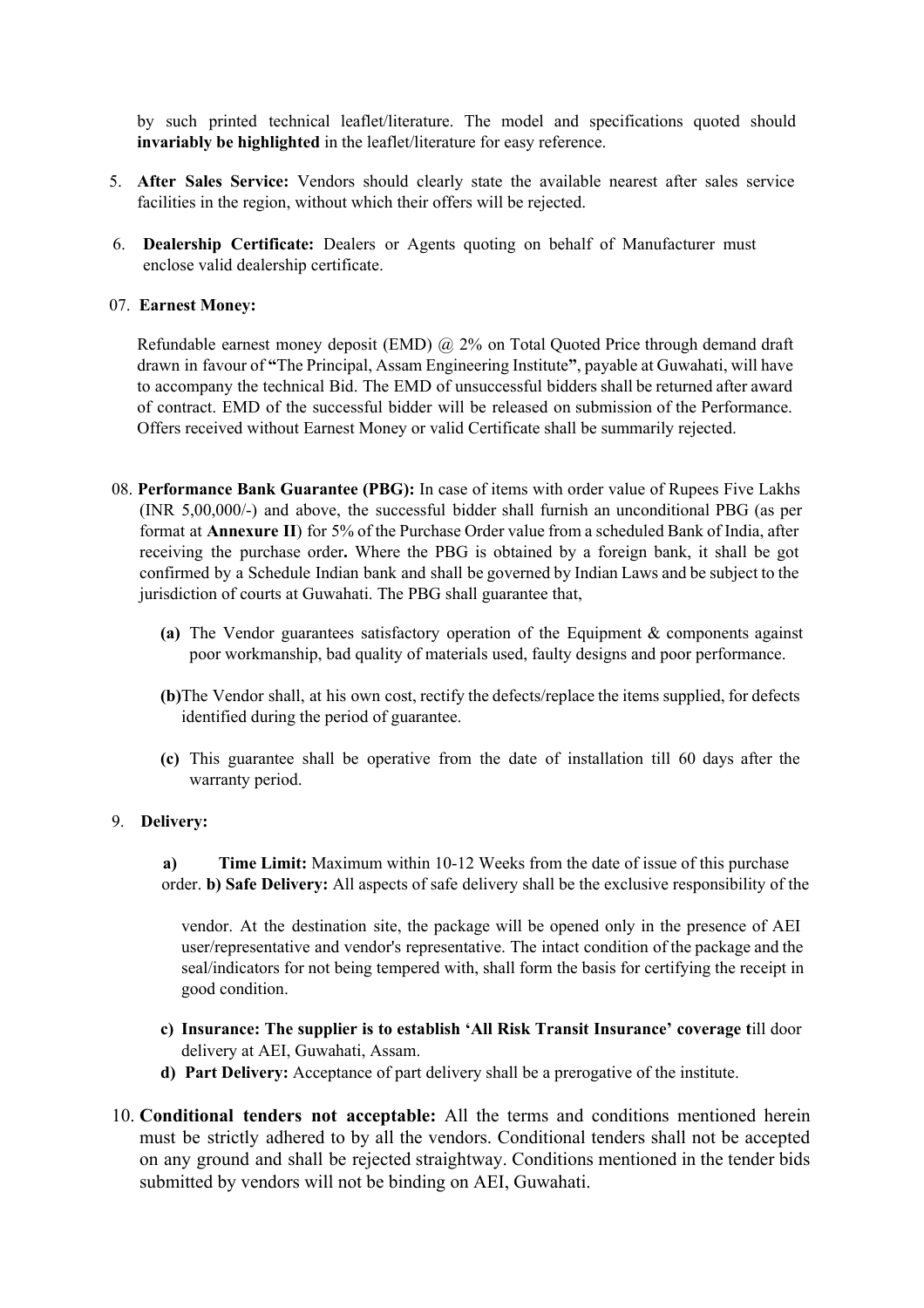- 11. **Road Permit:** Assam Engineering Institute will not provide any Road Permit to the Vendors.
- 12. **VAT deduction at source:** In case of suppliers within Assam, VAT deduction at source, as per Order/ notification of the Govt. of Assam will be applicable.
- 13. **Late and delayed tender**: Late and delayed tender will not be considered. In case any unscheduled holiday occurs on the prescribed closing/opening date the next working day shall be the prescribed date of closing/opening.
- 14. **Payment**: Payment will be released only after successful completion of installation and acceptance, Demo and Test run etc.
- 15. **Enquiry during the course of evaluation not allowed**: No enquiry from the bidder(s) shall be entertained during the course of evaluation of the tender till final decision is conveyed to the successful bidder(s). However, the Purchase Committee or its authorized representative may make enquiries/seek clarification from the bidders. In such a case, the bidder must extend full co-operation. The bidders may also be asked to arrange demonstration of the offered items, in a short period of notice.
- 16. **The acceptance of the quotation will rest solely with the Principal, AEI, who in the interest of the Institute is not bound to accept the lowest quotation and reserves the right to himself**

**to reject or partially accept any or all the quotations received without assigning any reasons. The Institute reserves the right to reject or select/ accept any item without assigning any reason thereof.**

### 17. **Force Majeure**:

If the performance of the obligation of either party is rendered commercially impossible by any of the events hereafter mentioned that party shall be under no obligation to perform the agreement under order after giving notice of 15 days from the date of such an event in writing to the other party, and the events referred to are as follows:

- i. Any law, statute or ordinance, order action or regulations of the Government of India,
- ii. Any kind of natural disaster, and
- iii. Strikes, acts of the Public enemy, war, insurrections, riots, lockouts, sabotage.

### 18. **Applicable Law**:

- (a) The contract shall be governed by the laws and procedures established by Govt. of India and subject to exclusive jurisdiction of Competent Court and Forum in Guwahati/Assam.
- (b) Any dispute arising out of this purchase shall be referred to The Principal, Assam Engineering Institute, Guwahati, Assam and if either of the parties hereto is dissatisfied with the decision, the dispute shall be referred to the decision of an Arbitrator, who should be acceptable to both the parties, to be appointed by the Principal of the Institute. The decision of such Arbitrator shall be final and binding on both the parties.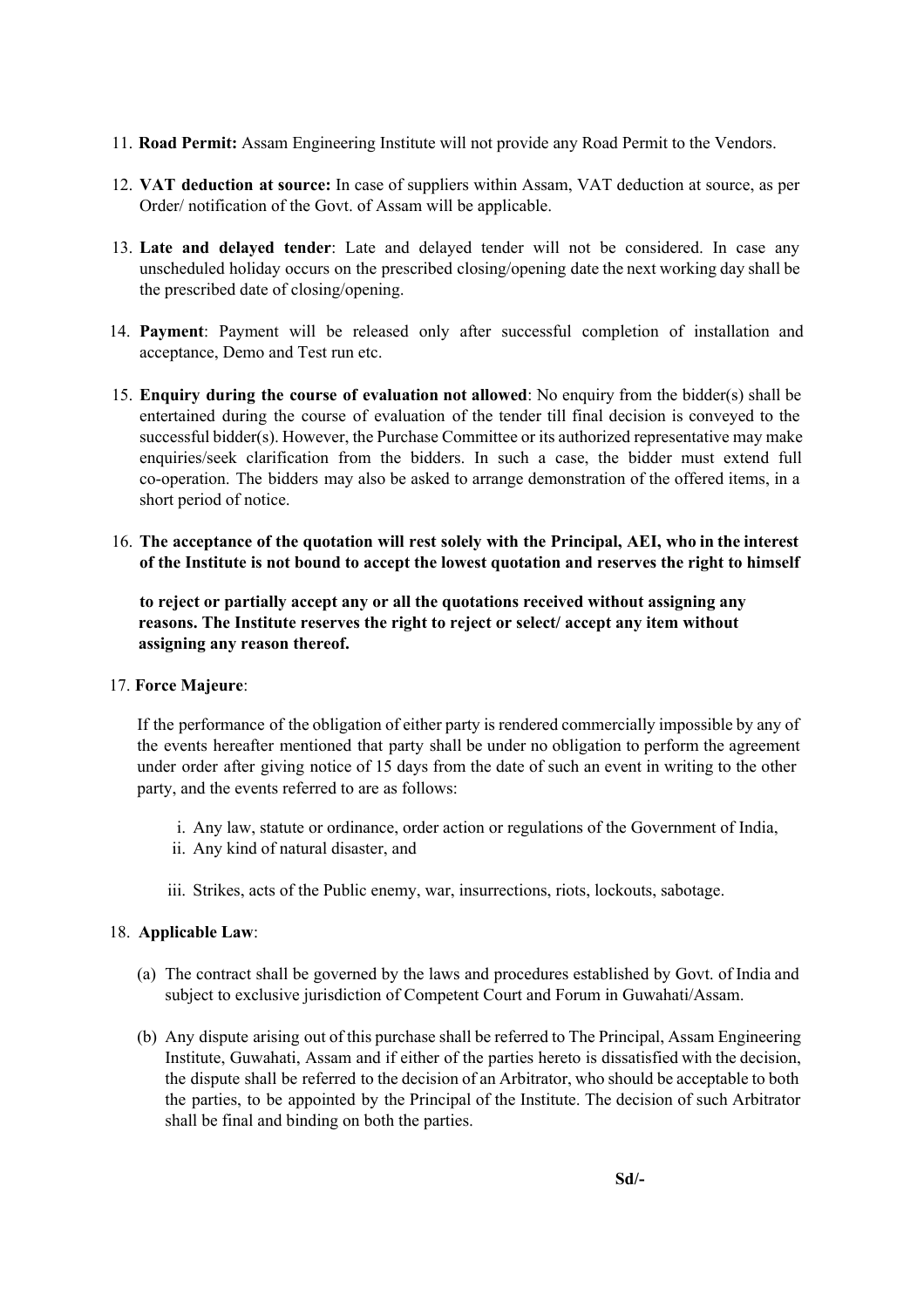Principal,

Assam Engineering Institute, Chandmari, Guwahati

### Encl.: **ANNEXUREI, ANNEXUREII, ANNEXUREIII & ANNEXUREIV(L2)**

### **Annexure I**

### **A. COMPLIANCE CERTIFICATE FOR NIT TERMS(To be enclosed in the Technical bid)**

| <b>Sl. No.</b> | <b>NIT Terms and Conditions</b>                                                        | Yes/No |
|----------------|----------------------------------------------------------------------------------------|--------|
| 01             | <b>Rate</b> quoted as per instruction                                                  |        |
| 02             | Validity of quoted rate for 90 days agreed                                             |        |
| 03             | <b>EMD</b> submitted (appropriate certificate enclosed)                                |        |
| 04             | <b>PBG</b> term agreed                                                                 |        |
| 05             | Payment term agreed                                                                    |        |
| 06             | Delivery terms agreed                                                                  |        |
| 07             | <b>Warranty period agreed</b>                                                          |        |
| 08             | Literature: Printed Literature provided                                                |        |
| 09             | <b>Dealership</b> / distributorship certificate (in case of dealers/agents) provided   |        |
| 10             | Sales Service: address of after Sales Service centre in India (for imported goods)/ in |        |
|                | the region provided                                                                    |        |
| 11             | Applicable law terms agreed                                                            |        |

Signature with Seal:..**…………….**

**Vendor: M/s………………………**

### **B. COMPLIANCE CERTIFICATE FOR SPECIFICATIONS(One for each item must to be**

**enclosed in the Technical bid)**

**Item Sl. No.**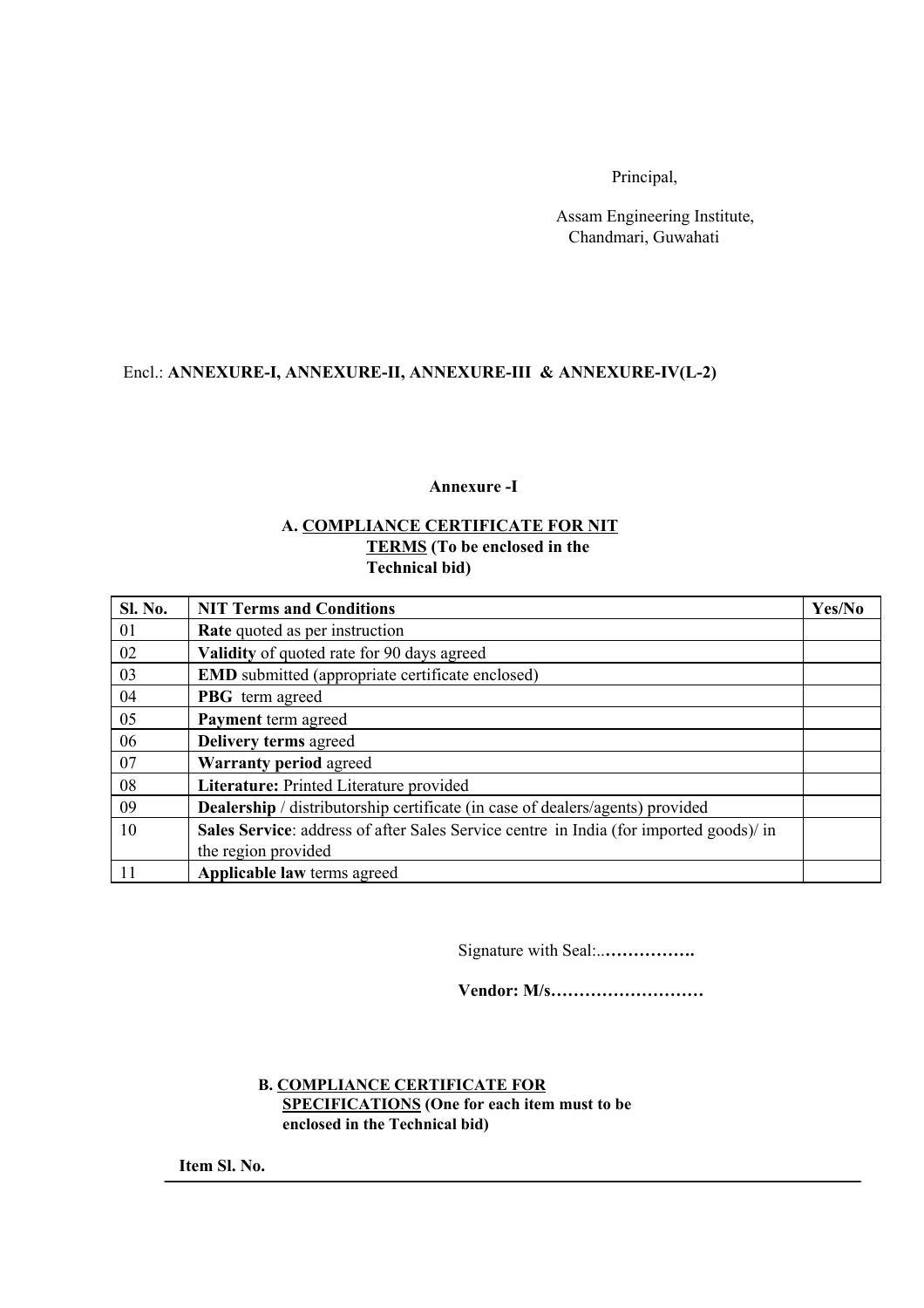|                                          |                     | Com            |
|------------------------------------------|---------------------|----------------|
|                                          |                     | plied          |
| <b>Specifications as per Annexure-IV</b> | Quoted Item Specs.* |                |
|                                          |                     | $(Yes/$<br>No) |
|                                          |                     |                |

**Signature with Seal:..…………….**

**Vendor: M/s………………………**

**\* Vendor must quote the parameter specification of the quoted product in this column and not just copy the specification from the tender call document. Failure to do so will lead to rejection of the tender.**

### **Annexure II**

### **PERFORMANCE BANK GUARANTEE**

To:

The Principal,

Assam Engineering Institute, Guwahati, Assam

...............................................................

#### **WHEREAS**

....

(Name of Supplier)

hereinafter called "the Supplier" has undertaken, in pursuance of Contract No................. dated,......... 20... to supply...................... ................................................. (Description of Goods and Services) hereinafter called "the order".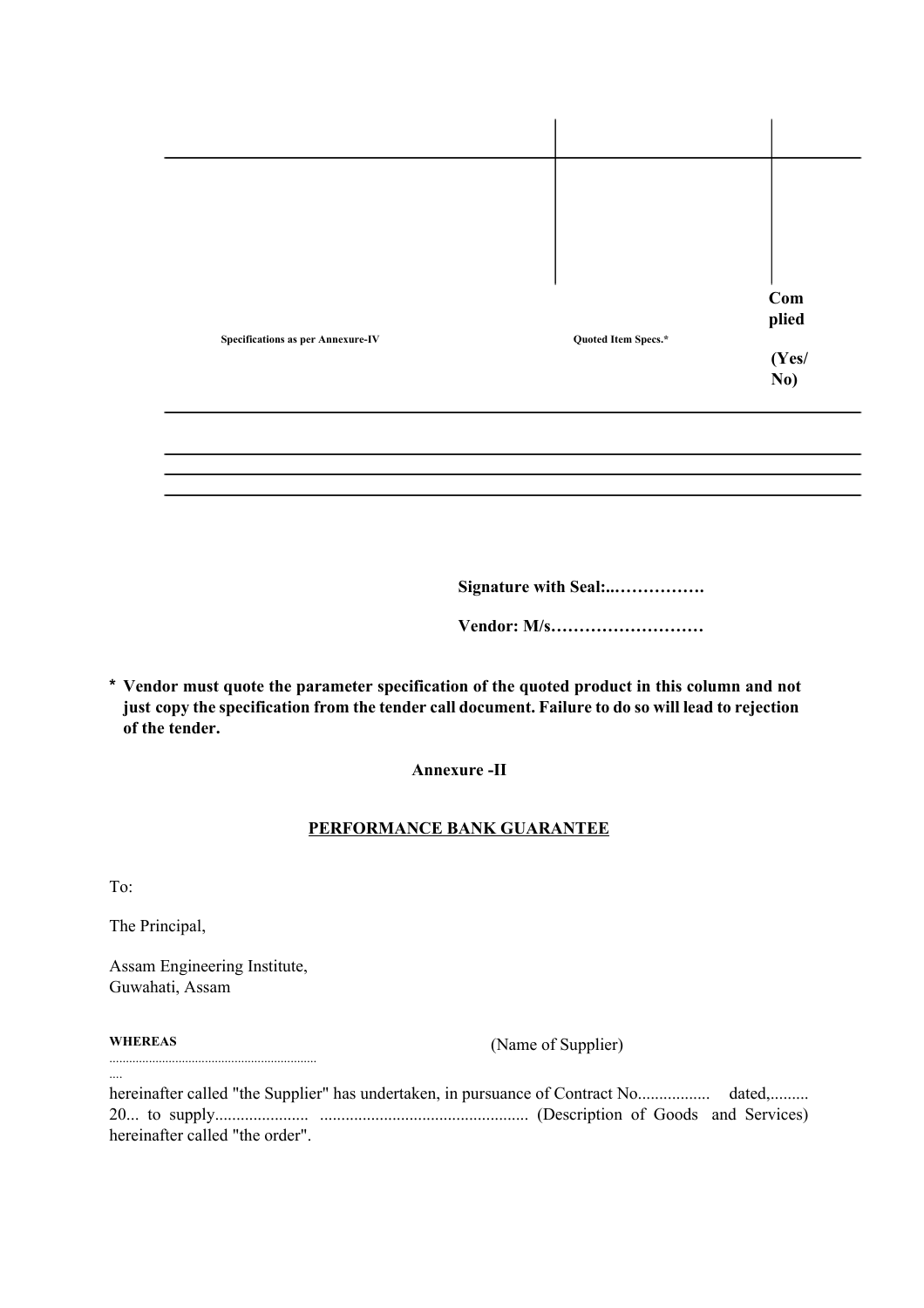**AND WHEREAS** it has been stipulated by you in the said order that the Supplier shall furnish you with a Bank Guarantee by a recognized bank for the sum specified therein as security for compliance with the Supplier's performance obligations in accordance with the order.

**AND WHEREAS** we have agreed to give the Supplier a Guarantee:

**THEREFORE WE** hereby affirm that we are Guarantors and responsible to you, on behalf of the Supplier, up to a total of ................................... ........................................ (Amount of the Guarantee in Words and Figures) and we undertake to pay you, upon your first written demand declaring the Supplier to be in default under the order and without cavil or argument, any sum or sums within the

limit of ................................ (Amount of Guarantee) as aforesaid, without your needing to prove or to show grounds or reasons for your demand or the sum specified therein. This guarantee is valid until the ........day of................... 20......

Signature and Seal of Guarantors

| Date     | 20 |
|----------|----|
| Address: |    |
|          |    |
|          |    |

All correspondence with reference to this guarantee shall be made at the following address:

The Principal, Assam Engineering Institute,

Guwahati, Assam-781003

### **Annexure III**

### **MANUFACTURERS' AUTHORIZATION FORM**

No. Dated

The Principal,

Assam Engineering Institute, Guwahati, Assam

Dear Sir,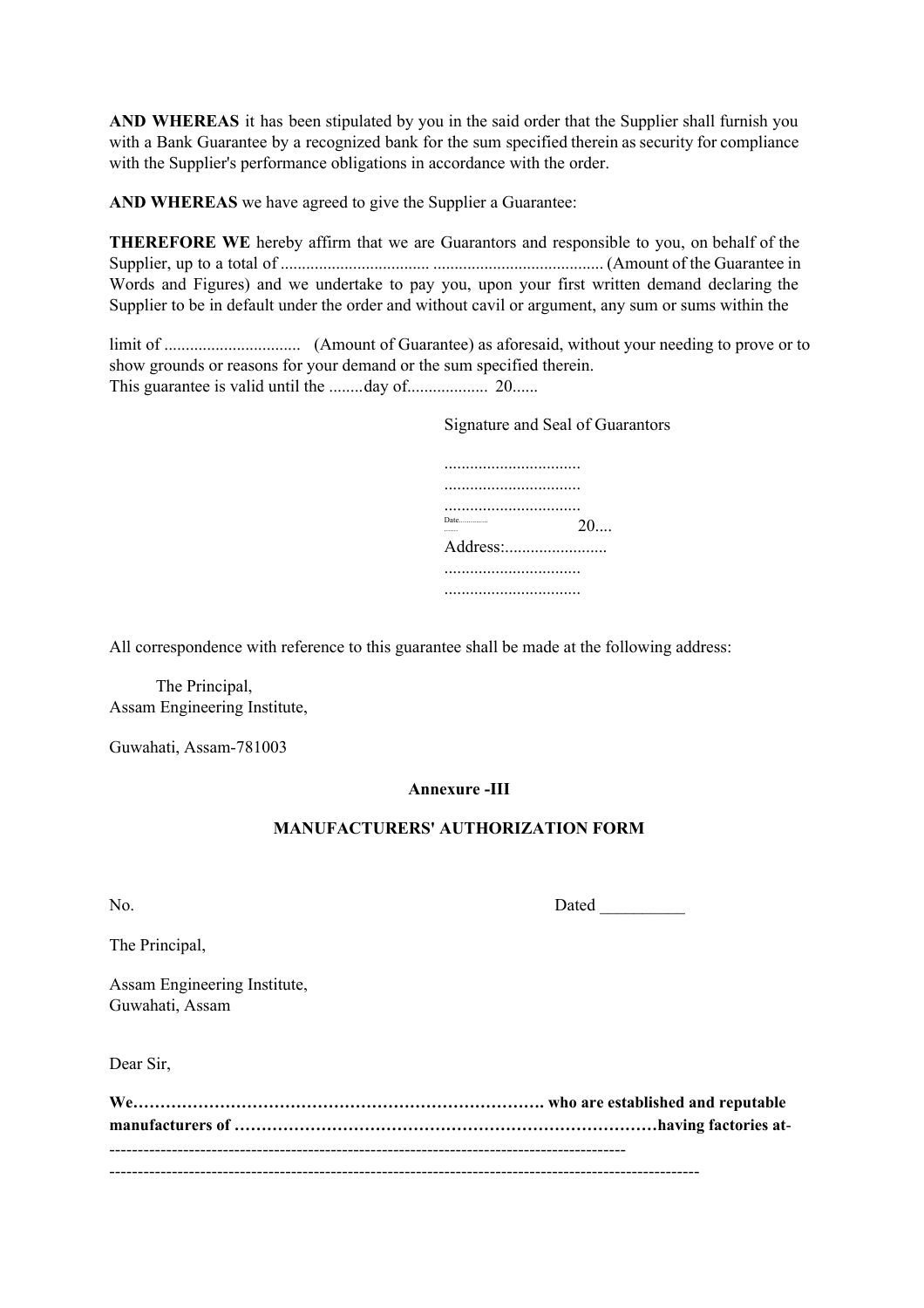| (address of factory) do hereby certify                                                       |
|----------------------------------------------------------------------------------------------|
|                                                                                              |
| tender enquiry no                                                                            |
| <b>Last Date of Submission is:</b>                                                           |
|                                                                                              |
| of the Authorized Dealer) is authorized to quote of our products against this Tender Enquiry |
|                                                                                              |

Yours faithfully, (Name) (Name of manufacturers)

### **Annexure –IV**

### **TECHNICAL SPECIFICATION (L2)**

| Sl.<br>No. | <b>Item</b>                                     | <b>Technical Specifications</b>     | Quantity<br>(Nos.) |
|------------|-------------------------------------------------|-------------------------------------|--------------------|
| 1          | Binding hook, Trowel, Shovel, Tray              | For mixing of concrete              | 20                 |
| 2          | <b>Slump Test Apparatus</b>                     | With Tamping Rod & Base Plate       | 4                  |
| 3          | Sieve sets /screens                             | Sand & aggregate sieving works      | 10                 |
| 4          | Needle Vibrator                                 | Petrol operated                     | 5                  |
| 5          | Measuring Tape, Plumb Bob, Vernier<br>Callipers | For measurement                     | 20                 |
| 6          | Saw, hammer, pliers, etc.                       | For shuttering works                | 40                 |
| 7          | <b>Accelerated Curing Tank</b>                  | Mould curing                        | 1                  |
| 8          | <b>Vibrating Table</b>                          | For 4 nos. of 150 mm cube<br>moulds | 1                  |
| 9          | Vicat Apparatus                                 | <b>Cement Testing</b>               | 10                 |
| 10         | <b>Aggregate Impact Testing Machine</b>         | With Blow counter                   | 1                  |
| 11         | <b>Aggregate Crushing Value</b><br>Apparatus.   | <b>Aggregate Testing</b>            | 4                  |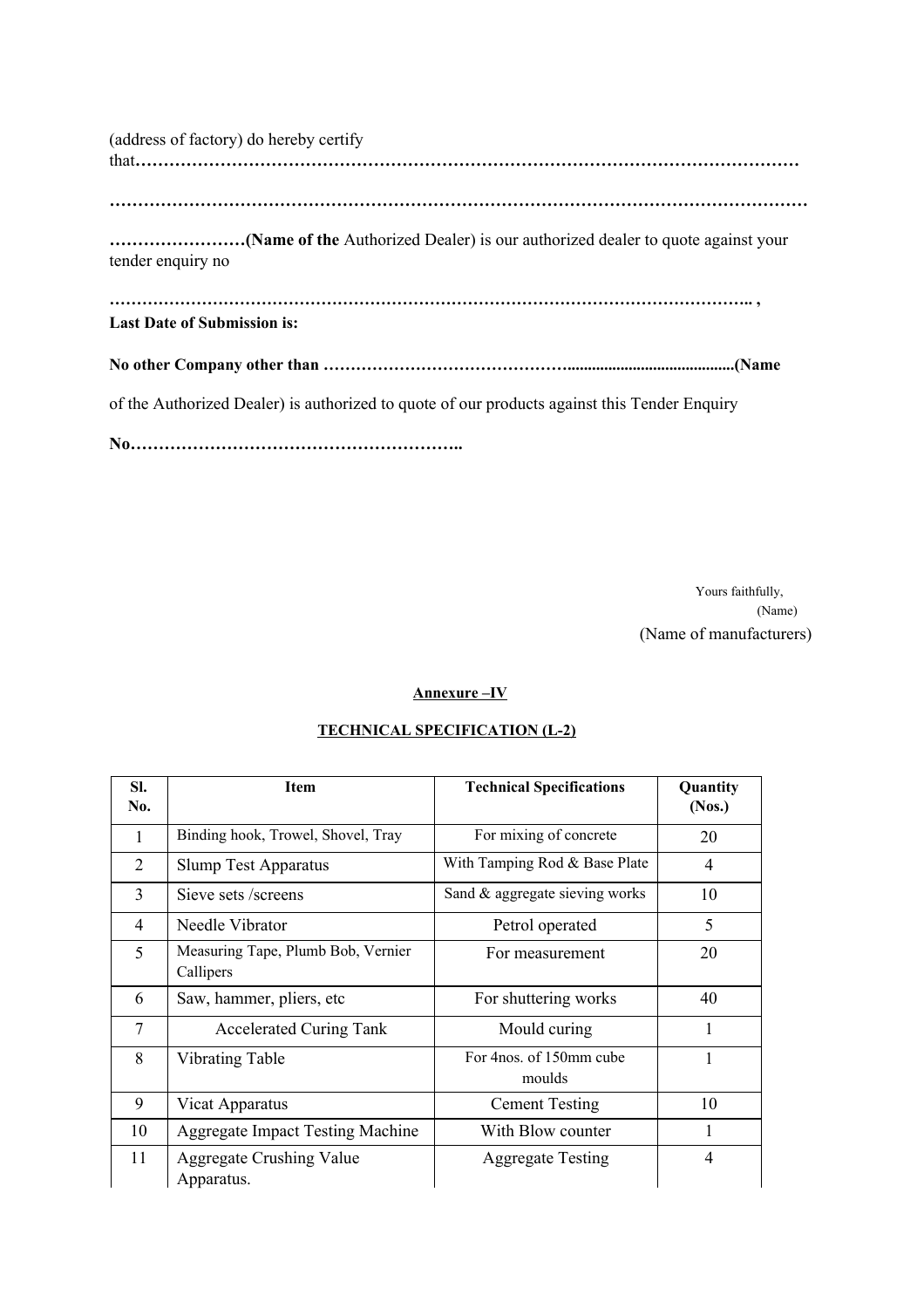| 12 | <b>Compression Testing Machine</b>         | 200 Toncapacity, Electrically<br>operated     | 1              |
|----|--------------------------------------------|-----------------------------------------------|----------------|
| 13 | Los Angelos Abrasion Testing<br>machine    | <b>Aggregate Testing</b>                      | $\mathbf{1}$   |
| 14 | <b>Digital Balance</b>                     | upto $50$ kg                                  | $\overline{2}$ |
| 15 | <b>Concrete Test Hammer</b>                | For non-destructive testing                   | $\overline{2}$ |
| 16 | Portable Welding Machine                   | Welding works, electrically operated          | $\mathbf{1}$   |
| 17 | Welding Gloves, Glasses, Helmet in<br>sets | Welding works                                 | 10             |
| 18 | Pipe threading machine                     | Plumbing works                                | 5              |
| 19 | Pipe cutting m/c                           | Plumbing works                                | 5              |
| 20 | Spray Painting machine                     | Painting works                                | $\overline{2}$ |
| 21 | <b>Balance</b>                             | Mechanical, upto 50 kg                        | $\overline{4}$ |
| 22 | Copper Conductor Coil                      | 1mm Havells/ACT                               | 40             |
| 23 | Copper Conductor Coil                      | 1.5mm Havells/ACT                             | 40             |
| 24 | Copper Conductor Coil                      | 2.5mm Havells/ACT                             | 40             |
| 25 | Isolator (D.P.D.T.) & fittings             | 40 Amp Havells                                | 20             |
| 26 | Circuit Breaker                            | Box with fittings                             | 20             |
| 27 | <b>Screw Driver Set</b>                    | Taparia                                       | 20             |
| 28 | Neon Tester                                | Taparia                                       | 20             |
| 29 | <b>Cutting Pliers</b>                      | Taparia                                       | 20             |
| 30 | <b>Flat Nose Pliers</b>                    | Taparia                                       | 20             |
| 31 | <b>Round Nose Pliers</b>                   | Taparia                                       | 20             |
| 32 | Wire Stripper                              | Taparia                                       | 20             |
| 33 | Claw Hammer                                | Taparia, 1 Kg weight                          | 20             |
| 34 | <b>Ball Pen Hammer</b>                     | Taparia, 1.5 Kg weight                        | 20             |
| 35 | Portable Hand Drill                        | 750 Watt/800 Watt, Crompton<br>Greaves        | $\overline{4}$ |
| 36 | <b>Plastic Gutties</b>                     | Per Dozen                                     | 40             |
| 37 | <b>Screws</b>                              | 3/4inch, 1inch, 1.5inch, 2 inch In<br>packets | 34             |
| 38 | Chisel                                     | linch size                                    | 20             |
| 39 | Chisel                                     | $1/2$ inch size                               | 20             |
| 40 | Hacksaw Blade                              | Cutting equipment                             | 50             |
| 41 | Two Way Switch                             | Flash Type                                    | 20             |
| 42 | Power socket & fittings                    | Havells                                       | 20             |
| 43 | Socket                                     | 6 A, Havells                                  | 40             |
| 44 | Flash Type Switches                        | Anchor/ Goldmodel                             | 40             |
| 45 | Capacitor                                  | 3.15 Micro Farad                              | 20             |
| 46 | Capacitor                                  | 2.25 Micro Farad                              | 20             |